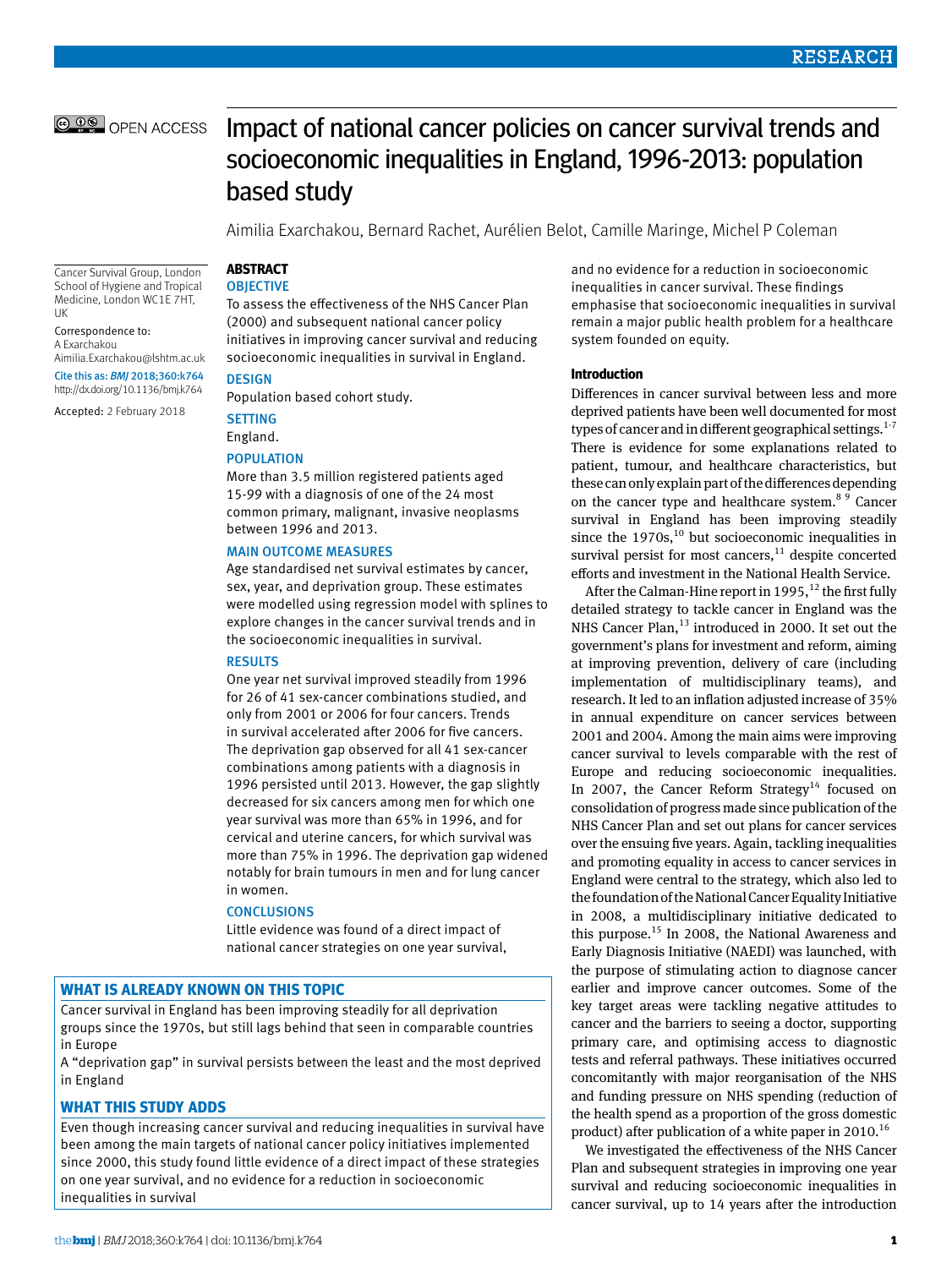of the plan, in the context of major changes in the NHS since 2010. We focused on one year survival because most inequalities in cancer survival in England arise shortly after diagnosis.<sup>17</sup> We examined trends in cancer survival and in the deprivation gap in survival for patients receiving a diagnosis in three predefined calendar periods: 1996-2000 (before the cancer plan), 2001-05 (initialisation period), and 2006-13 (implementation period), with follow-up to 2014. This allowed comparison of trends before and after introduction of the NHS Cancer Plan, including an initialisation period to reflect the latency before such an extensive and wide ranging strategy might take effect. We also analysed the changes in survival patterns without fixing the calendar periods a priori, to examine survival trends after the successive cancer policy initiatives but without imposing assumptions on the calendar periods during which those changes might occur.

# **Methods**

#### Data

We extracted data from the population based National Cancer Registry database held by the Office for National Statistics (ONS). The primary source of cancer registration records is a range of healthcare providers, such as hospitals, pathology laboratories, and other services that provide all the information on the cancer diagnoses in a given year. This information is collected and maintained by the National Cancer Registration and Analysis Service in Public Health England, which actively updates the database for up to nine months after the registration year. The vital status of registered patients with cancer (alive, emigrated, dead, not traced) is updated by ONS and the HSCIC (Health and Social Care Information Centre, now known as NHS Digital). The estimated completeness of this dynamic database is 98% at the registration calendar year, but it can reach 100% within five years.<sup>18 19</sup>

We included all young people and adults (age 15-99 years) with a diagnosis of one of the 24 most common primary, malignant (ICD-O (international classification of diseases for oncology) behaviour code 3), invasive neoplasms between 1996 and 2013, with potential follow-up until the end of 2014. These represent about 91% of all cancers diagnosed in England. Tumour site was coded according to ICD-10 (international classification of diseases, 10th revision),<sup>20</sup> whereas morphology and behaviour were coded according to the international classification of diseases for oncology, second edition (ICD-O-2).<sup>21</sup> The data owners undertake various cleaning procedures to ensure high quality of the data, but we also apply a standard set of additional checks for cancer survival analysis, aiming to flag or exclude incomplete, ineligible, or incoherent tumour records, as well as second or higher order tumours arising in the same organ as a previous primary cancer.<sup>22</sup> Overall, these procedures led to exclusion of less than 5% of patients. The analyses included over 3.5 million patients.

#### Deprivation

The index of multiple deprivation (IMD 2004)<sup>23</sup> is an ecological measure of deprivation, with seven distinct domains and a combined measure, assigned to individuals living within a given Lower-layer Super Output Area (LSOA). LSOAs are administrative geographical areas established to improve reporting of small area statistics in England and Wales. Patients with cancer were assigned to one of 32 482 LSOAs in England (mean population 1500) on the basis of their postcode of residence at diagnosis. For our study we used the income domain score, which measures the proportion of the population with low income in a given LSOA. The five deprivation categories were based on the fifths of the national distribution of scores for the 32 482 LSOAs in England and patients with cancer were assigned to the deprivation category of their LSOA (from 1 indicating "least deprived," or affluent, to 5 indicating "most deprived").

#### Net survival estimation

We estimated one year net survival for each cancer by sex, year of diagnosis (1996 to 2013), and deprivation category. Patients with a diagnosis between 1996 and 2013 had the potential to be followed up for at least one year, so we used the classic cohort approach.

Net survival is the probability of survival if cancer were the only possible cause of death. It is the only survival measure enabling comparisons between populations (ie, between periods and socioeconomic levels) in which mortality hazard from other causes may differ, because this measure does not depend on these hazards. Estimation of net survival requires the comparison of the overall mortality hazard experienced by the patients with cancer to their expected mortality hazard—that is, hazard from other causes of death. This leads to an estimate of the excess mortality hazard (ie, hazard of death due to the cancer of interest), which mathematically is the complement of net survival. $24$  Because the cause of death is not considered as reliable in population based data, the expected mortality hazard of the patients with cancer is estimated in the general population that the patients come from. We therefore built life tables for the England general population by calendar year, sex, age, and deprivation.<sup>25 26</sup> In the absence of data on recent deaths in the general population, we used the 2011 mortality rates for 2012 and 2013.

We estimated net survival using the consistent nonparametric estimator defined by Pohar-Perme.<sup>27</sup> This estimator accounts for the informative censoring due to patient factors such as age—that is, when some groups of patients are more likely to be censored because of death from other causes. The estimator is implemented in Stata  $14^{28}$  within the *stns* command.<sup>29</sup>

# Age standardisation

Survival estimates for all ages combined were age standardised with the International Cancer Survival Standard weights.<sup>30</sup> Age standardisation required to estimate survival in 18 450 unique combinations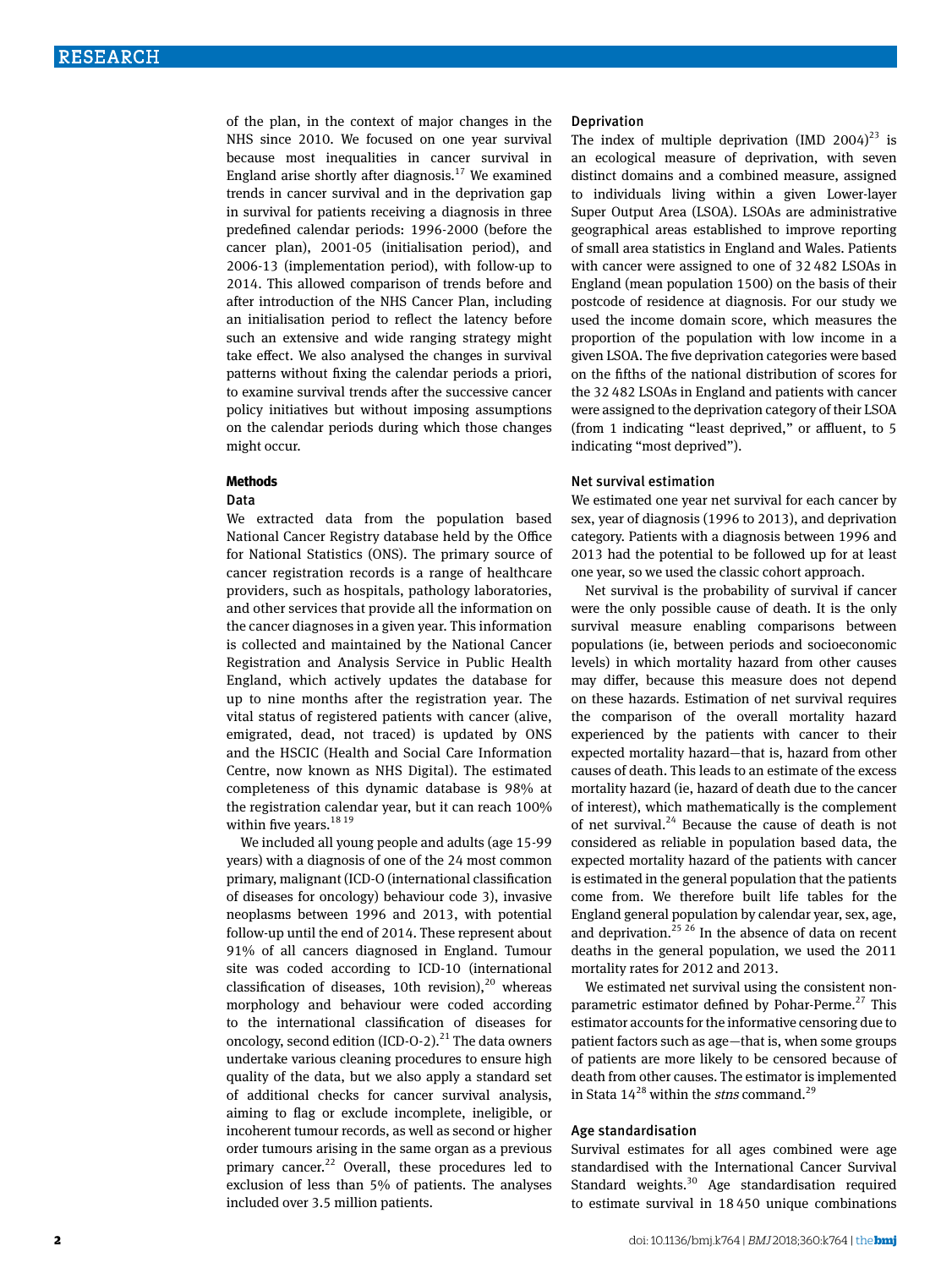of cancer (20 in men and 21 in women), sex, year of diagnosis (18 years), deprivation (five categories), and age groups (five groups). In 562 of these combinations it was not possible to estimate survival owing to sparse data. In those cases, we combined the data for adjacent age groups and assigned the pooled survival estimate to both age groups, the corresponding weights for these age groups being also combined. If survival estimates were missing for more than one age group, we report only the unstandardised survival estimate (382 combinations). These issues arose mostly for mesothelioma, thyroid and testicular cancer, Hodgkin lymphoma, and myeloma, which tend to be rare in either very young or very old patients.

# Trends in survival, deprivation gap, and trends in deprivation gap

We used multivariable linear regression to investigate the survival patterns for each cancer and by sex. The outcome was one year age standardised net survival and the predictors were year of diagnosis (representing the trend) and deprivation. The model also included an interaction between year of diagnosis and deprivation, which defined the temporal trend in the deprivation gap: the significance level of this term was set at 0.05. This allowed us to test the statistical significance of the interaction and to decide if there was evidence for a change in the deprivation gap.

A continuous linear effect was considered for the effect of deprivation. We tested a series of linear restricted regression splines with constrained knot location for the effect of year and the interaction term. Knots were fixed at the calendar years 2001 and 2006, to align with the three periods we defined in relation to the NHS Cancer Plan. The final number of knots was determined with an algorithm embedded in the mvrs program in STATA. $31$  Starting with the model of maximum complexity, this closed-test algorithm uses a backward elimination to choose the best fitting spline, while the overall type I error is kept at a predefined level (here 5%).



Fig 1 | Trends in one year net survival in the least and most deprived, and trends in deprivation gap (absolute difference between least and most deprived categories) for brain cancer in men

From the regression models applied to the entire dataset for each sex-cancer combination we estimated both survival and the deprivation gap in survival for each year. Survival is the predicted age standardised one year net survival for patients with a diagnosis in each calendar year. The deprivation gap is the absolute difference between the predicted net survival estimates for the most affluent and most deprived groups (fig 1). By convention, a negative value for the deprivation gap implies that survival was lower in deprived than in affluent patients. We derived 95% confidence intervals from the linear combination of coefficients acquired from the flexible models.

### Relaxed assumptions

Our main analysis incorporated the assumption that 2001 and 2006 were starting points for any change in the slope of the trend in survival or in the deprivation gap in survival. We then relaxed this assumption by including an internal knot for each year in the initial model, again allowing the knots to be selected by the algorithm embedded in the command.<sup>31</sup> The deprivation gap was derived from the same final models as described previously. We performed similar analyses using cubic splines to allow for the possibility of non-linear trends.

#### Patient involvement

This study is part of the Cancer Survival Group's commitment to describe and explain inequalities in cancer survival affecting older patients, patients of low socioeconomic status, and all patients living in England and in the UK, where cancer survival still lags behind survival in other comparably wealthy countries.

We repeatedly receive feedback from patients with cancer and advocacy bodies at national and international meetings to the effect that the cancer survival statistics we produce are an invaluable support for their efforts to lobby for improved care of patients with cancer. We have a longstanding collaboration with the National Cancer Research Institute Consumer Liaison Group—a group of patients' representatives that is actively involved in our research. We organise regular meetings at which we discuss our research, exchange ideas, and receive valuable feedback. More than 40 members of this group participated in our most recent meeting, on 13 February 2017, at which our research (including this study) was presented and discussed in plenary session and in small groups. Two patients are also members of the Advisory Panel for the Cancer Survival Programme, of which this study is a component part. We recently received special recognition from Cancer Research UK for the involvement and engagement of patients in the design and delivery of our research.

Our international research programme on cancer survival is also officially endorsed by many cancer patient bodies, including the Association of European Cancer Leagues (Brussels, Belgium), the European Institute for Women's Health (Dublin, Ireland), and the European Cancer Patient Coalition. These agencies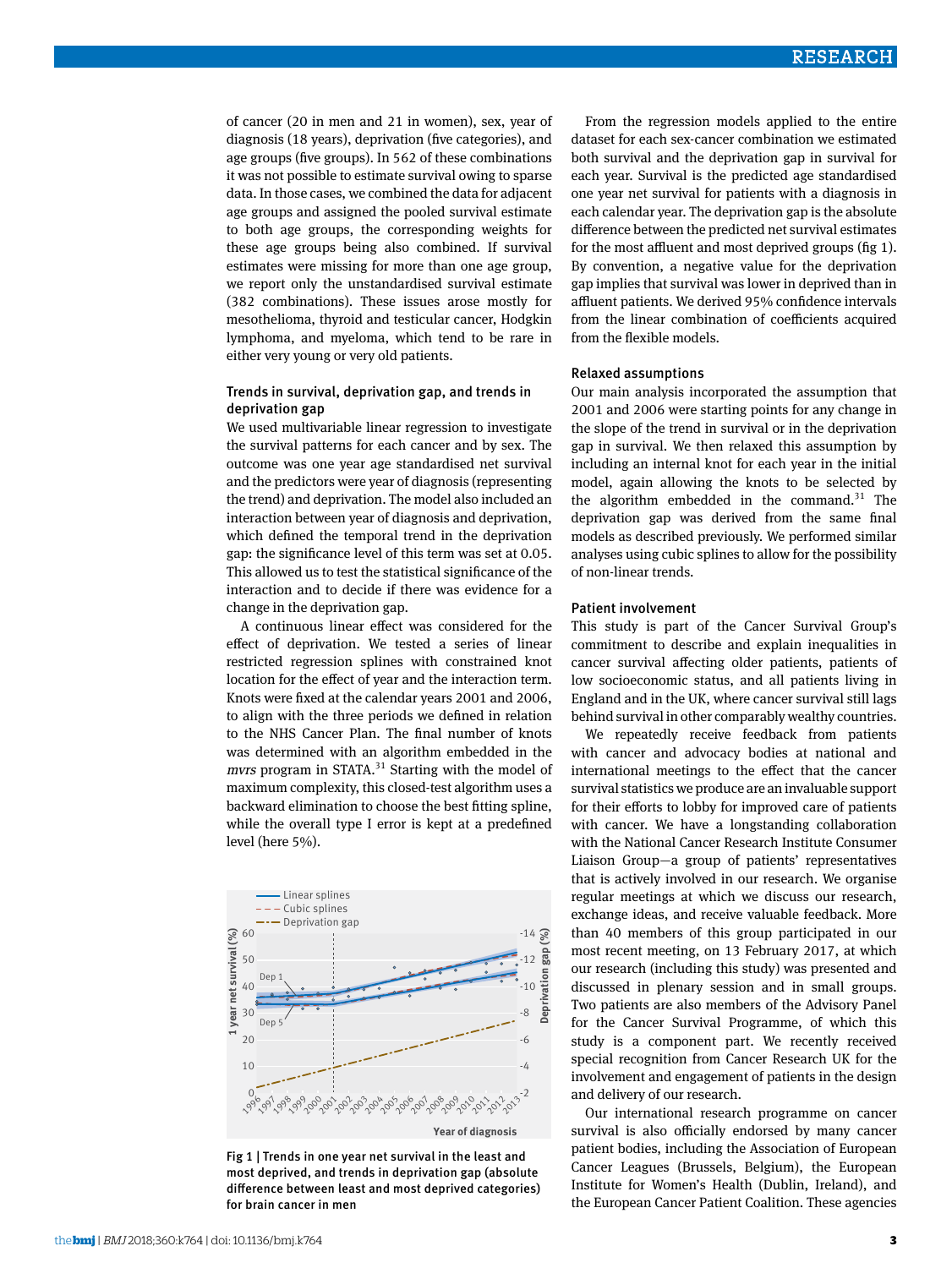| England           | Table 1   Age standardised one year net survival (%) in men and women with a diagnosis of one of 24 cancers in 1996, and mean annual change (%) in successive calendar periods 1996-2013, |                                             |                                             |                 |                         |                                                   |                                               |         |
|-------------------|-------------------------------------------------------------------------------------------------------------------------------------------------------------------------------------------|---------------------------------------------|---------------------------------------------|-----------------|-------------------------|---------------------------------------------------|-----------------------------------------------|---------|
|                   | Men                                                                                                                                                                                       |                                             |                                             |                 | Women                   |                                                   |                                               |         |
|                   |                                                                                                                                                                                           | Mean annual chan                            | ge (95% Cl)                                 |                 |                         | Mean annual change (95% CI)                       |                                               |         |
| Malignancy        | Survival* 1996 (95% CI)                                                                                                                                                                   | 1996-2000                                   | 2001-05                                     | 2006-13         | Survival* 1996 (95% CI) | 1996-2000                                         | 2001-05                                       | 2006-13 |
| <b>Desophagus</b> | 29.4 (28.1 to 30.7)                                                                                                                                                                       | $\leftarrow$ 1.1 (1.0 to 1.2) $\rightarrow$ |                                             |                 | 31.7 (30.0 to 33.3)     | $\leftarrow 1.0$ (0.8 to 1.1) $\rightarrow$       |                                               |         |
| Stomach           | 34.9 (33.7 to 36.1)                                                                                                                                                                       | $(-0.9(0.7 to 1.0) \rightarrow$             |                                             |                 | 35.9 (34.5 to 37.3)     | $\leftarrow$ 0.7 (0.6 to 0.8) $\rightarrow$       |                                               |         |
| nolo              | 67.0 (65.9 to 68.2)                                                                                                                                                                       | $\leftarrow$ 0.7 (0.5 to 0.8) $\rightarrow$ |                                             |                 | 78.7 (77.6 to 79.8)     | $\leftarrow 0.6$ (0.4 to 0.7) $\rightarrow$       |                                               |         |
| ectum             | 73.2 (71.9 to 74.5)                                                                                                                                                                       | $\leftarrow$ 0.6 (0.5 to 0.7) $\rightarrow$ |                                             |                 | 74.3 (73.1 to 75.4)     | $\leftarrow 0.5(0.4 \text{ to } 0.6) \rightarrow$ |                                               |         |
| iver              | 18.7 (17.3 to 20.1)                                                                                                                                                                       | $\leftarrow$ 1.1 (0.9 to 1.2) $\rightarrow$ |                                             |                 | 21.1 (19.1 to 23.0)     | $\leftarrow 0.7$ (0.5 to 0.9) $\rightarrow$       |                                               |         |
| Pancreas          | 13.2 (12.0 to 14.4)                                                                                                                                                                       | $(-0.7(0.5 to 0.8) \rightarrow$             |                                             |                 | 13.4 (12.3 to 14.5)     | $\leftarrow$ 0.9 (0.7 to 1.0) $\rightarrow$       |                                               |         |
| .arvnx            | 82.7 (81.4 to 84.0)                                                                                                                                                                       | $(-0.1(0.0 to 0.3))$                        |                                             |                 |                         |                                                   |                                               |         |
| sun-              | 24.0 (23.0 to 24.9)                                                                                                                                                                       | $(-0.5(0.4 to 0.7))$                        |                                             | 1.0(0.8 to 1.3) | 25.4 (24.5 to 26.4)     | $-0.8(0.6\text{ to }0.9) \rightarrow$             |                                               |         |
| Aesothelioma      | 28.3 (26.3 to 30.3)                                                                                                                                                                       | $0.2 (-0.3 to 0.8)$                         | $\leftarrow$ 1.3 (1.1 to 1.5) $\rightarrow$ |                 | 28.4 (26.0 to 30.8)     | $\leftarrow$ 1.1 (0.8 to 1.3) $\rightarrow$       |                                               |         |
| Melanoma          | 92.2 (91.4 to 93.0)                                                                                                                                                                       | $(-0.3(0.2 \text{ to } 0.3)$                |                                             |                 | 95.6 (95.2 to 96.0)     | $\leftarrow$ 0.2 (0.1 to 0.2) $\rightarrow$       |                                               |         |
| Breast            |                                                                                                                                                                                           |                                             |                                             |                 | 90.1 (89.5 to 90.6)     | $\leftarrow$ 0.4 (0.3 to 0.4) $\rightarrow$       |                                               |         |
| Cervix            |                                                                                                                                                                                           |                                             |                                             |                 | 78.7 (77.6 to 79.8)     | $\leftarrow 0.2$ (0.1 to 0.3) $\rightarrow$       |                                               |         |
| Jterus            |                                                                                                                                                                                           |                                             |                                             |                 | 83.8 (83.0 to 84.6)     | $\leftarrow$ 0.4 (0.3 to 0.5) $\rightarrow$       |                                               |         |
| <b>Ovary</b>      |                                                                                                                                                                                           |                                             |                                             |                 | 58.4 (57.2 to 59.5)     | $\leftarrow 0.8$ (0.7 to 1.0) $\rightarrow$       |                                               |         |
| Prostate          | 81.3 (80.4 to 82.2)                                                                                                                                                                       | 1.2(0.9 to 1.5)                             | $0.1 (-0.1 to 0.3)$                         | 0.6(0.5 to 0.8) |                         |                                                   |                                               |         |
| Testis            | 95.9 (84.7 to 97.2)                                                                                                                                                                       | Ť<br>$(-0.0 (-0.1 to 0.2))$                 |                                             |                 |                         |                                                   |                                               |         |
| Bladder           | 82.9 (81.4 to 84.5)                                                                                                                                                                       | $0.9(-1.4 to -0.5)$                         | $\leftarrow 0.1$ (0.0 to 0.3) $\rightarrow$ |                 | 75.1 (72.6 to 77.6)     | $-1.4 (-2.1 to 0.7)$                              | $\leftarrow$ -0.1 (-0.3 to 0.2) $\rightarrow$ |         |

Kidney ← 0.6 (0.4 to 62.4) ← 0.6 (0.4 to 60.8) 59.3 (57.8 to 1.8) 59.3 (57.8 to 2.8) (59.8 to 1.0) → 1.5 (1.2 to 1.9) → 1.5 (1.2 to 1.9) → 1.5 (1.2 to 1.9) → 1.5 (1.2 to 1.9) → 1.5 (1.2 to 1.2) 1.5 (1.2 to 1.2)

1.4 (1.1 to 1.8)

1.1 (0.6 to 1.5)

 $(-0.9(0.8 to 1.0)$  $(-0.9(0.8 to 1.0)$ 

33.7 (32.4 to 34.9) 83.1 (81.8 to 84.3) 66.9 (65.7 to 68.0) 89.1 (87.6 to 90.5) 62.3 (61.1 to 63.4) 59.2 (57.9 to 60.5)

59.3 (57.8 to 60.8)

 $(-0.7(0.5 \text{ to } 0.8))$ 

 $(-0.8(0.6 t_{0.10})$ 

1.5 (1.2 to 1.9)

 $0.5(0.1 to 0.8)$ 

 $\leftarrow$  1.1 (1.0 to 1.2)  $\rightarrow$  $0.0 (-0.3 \text{ to } 0.2)$ 

J

 $0.6(0.4 to 0.7)$ 

J

Hodgkin lymphoma 87.5 (86.3 to 88.7) ← 0.1 to 0.3) ← 0.1 to 0.2) → 0.1 to 0.2) → → 0.1 to 0.2) → → 0.1 to 0.5 (0.1 to 0.8)

 $1.9(1.6 \text{ to } 2.2)$  $1.0 (0.7 to 1.3)$ 

Myeloma 63.1 (61.6 to 64.6) ← 0.8 (0.5 to 1.0) → 1.9 (1.6 to 2.2) 62.3 (61.1 to 63.4) ← 1.1 (1.0 to 1.2) → Leukaemia 62.4 (61.1 to 63.7) ← 0.3 (0.1 to 0.5) → 1.0 0.5 (0.7 to 1.3) 59.2 (57.9 to 60.5) ← 0.6 (0.4 to 0.7) →

 $\leftarrow$  0.8 (0.5 to 1.0)  $\rightarrow$ 

 $(-0.3(0.1100.5))$ 

\*Derived from the best fitting linear regression model for each cancer.

Derived from the best fitting linear regression model for each cancer.

62.4 (61.1 to 63.7)

\_eukaemia

Mveloma

Brain 34.7 (32.9 to 36.4) 0.2 (-0.3 to 0.6) ← 1.1 (1.0 to 1.3) → 33.7 (32.4 to 34.9) ← 0.9 (0.8 to 1.0) → Thyroid Fryncid 83.1 (81.2 to 85.1, 0.8 to 0.0, 0.0 to 0.0, 0.0 to 0.0, 0.0 to 0.0, 0.6 to 0.7 to 0.8) ← → ← 0.81 (81.8 to 84.3) ← → ← 0.8) ← → ← 0.8) ← → ← 0.81 (81.8 to 84.3) ← → ← 0.81 (81.8 to 84.3) ← → ← 0.81 (1.5 to Non-Hodgkin lymphoma 63.9 (62.6 to 65.1) → (−0.9 (0.8 to 1.0) → 66.9 (65.7 to 68.0) → 66.9 (65.7 to 68.0) → 66.0,0 to 1.0) → 69.9 (65.6 to 1.0) → 69.9 (65.7 to 68.0)

 $\leftarrow$  0.9 (0.8 to 1.0)  $\rightarrow$ 

 $\leftarrow 0.1 (-0.1 \text{ to } 0.2)$ 

87.5 (86.3 to 88.7) 63.1 (61.6 to 64.6)

Non-Hodgkin lymphoma

Hodgkin lymphoma

 $(-0.0 (-0.3 to 0.4))$ 

 $0.2 (-0.3 to 0.6)$ 

 $(-0.6(0.4 to 0.9))$ 

60.9 (59.4 to 62.4) 34.7 (32.9 to 36.4) 83.1 (81.1 to 85.1) 63.9 (62.6 to 65.1)

**Gridney** 

 $(-1.1(1.0 to 1.3))$ 

have all used our cancer survival estimates to press for improvements in cancer care locally, but also to improve cancer policy nationally.

# **Results**

#### Trends in one year net survival

One year survival improved for 20 of the 21 cancers examined in women and 16 of the 20 cancers examined in men (table 1).

The largest improvements were observed for cancers that were of poor or intermediate prognosis in the 1990s (<65% for those with a diagnosis in 1996), such as cancers of the oesophagus, liver (men), lung (women), and kidney, mesothelioma, and myeloma. For these cancers, the average annual absolute increase in one year age standardised net survival was often greater than 1% over the whole study period (fig 2). Survival for men diagnosed as having cancer of the larynx or testis, or Hodgkin lymphoma, was already high in the 1990s, and it improved little by 2013.

For 26 of the 41 cancer-sex combinations, survival improved steadily from 1996, but with no statistically significant acceleration after 2006, ie, after the predefined implementation period. This was the case for eight of the 20 malignancies in men: six cancers of the digestive tract, melanoma, and non-Hodgkin lymphoma; and for 18 of 21 malignancies in women: six cancers of the digestive tract, lung cancer, mesothelioma, melanoma, four gynaecological cancers, brain cancer, thyroid cancer, non-Hodgkin lymphoma, myeloma, and leukaemia.

Changes in the survival trend were observed for several cancers. For mesothelioma in men, one year survival changed little during 1996-2000 (mean annual increase 0.2%), but accelerated to 1.3% each year during 2001-13 (table 1). A similar change occurred for brain tumours in men at the same time point (0.2% to 1.1% each year).

For thyroid cancer in men, one year survival changed little during the 10 year period 1996-2005, but then increased by 1.1% each year between 2006 and 2013. A similar pattern was seen for Hodgkin lymphoma in women, which increased by 0.5% a year between 2006 and 2013.

The one year survival trends seen during 1996-2005 accelerated from 2006 for lung cancer, myeloma, and leukaemia in men, and for kidney cancer in both sexes. The average annual increases during 1996-2005 were less than 1% a year, but increased up to 2% a year between 2006 and 2013. For kidney cancer, the annual rate of increase in one year survival doubled from 2006, increasing from 0.6% to 1.4% a year in men, and from 0.8% to 1.5% a year in women.

For prostate cancer, the mean annual increase in one year survival was 1.2% during 1996-2000, null during 2001-05, and 0.6% during 2006-13; by 2013, one year survival had reached 92.1%.

When we relaxed the assumption that the trend could only change in 2001 or 2006, fitting flexible splines that allow the trend to change from year to year, the results differed little (data not shown).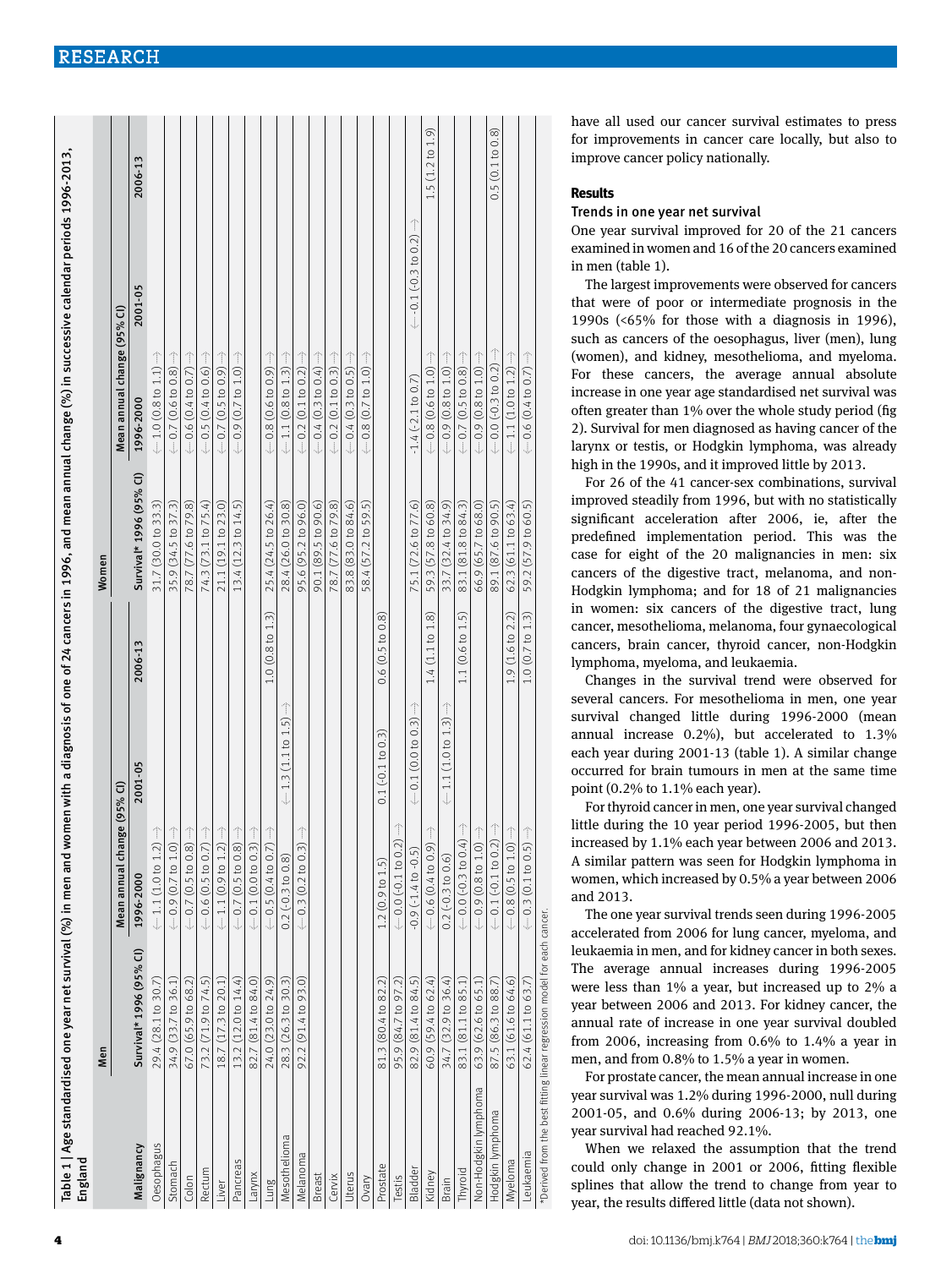

Fig 2 | Change in one year net survival between 1996 and 2013 for 20 cancers in men and 21 cancers in women, arrayed by ICD-10

Deprivation gap in one year net survival and trends When survival increased, it concerned all deprivation groups for most sex-cancer combinations. Survival nevertheless remained consistently lower among more deprived patients than the less deprived, and the deprivation gap in one year net survival remained unchanged for 13 cancers in men and 17 cancers in women between 1996 and 2013 (fig 3). The survival gap narrowed only in six out of 20 cancers among men and in two out of 21 cancers among women, and widened for three cancers. All these changes were linear. The deprivation gaps were more similar between men and women in 2013 than in 1996.

In 1996 there was a clear deprivation gradient in one year survival, which was lower among more deprived than less deprived patients, for all cancers and in both sexes (tables 2 and 3). Seventeen years later, in 2013, survival was still lower among the more deprived groups for all cancers, except Hodgkin lymphoma in men. A narrowing in the deprivation gap was observed for cancers with survival in 1996 near or higher than 65% among men and 75% among women.

In 1996, the largest deprivation gap in men was observed for rectal cancer (−9.4%) and non-Hodgkin lymphoma (−8.2%). The deprivation gap narrowed slightly by 1.6% during 1996-2013 for both colon and rectal cancer, and by 1.3% for non-Hodgkin lymphoma.



Fig 3 | Change in deprivation gap in one year net survival between 1996 and 2013 for 20 cancers in men and 21 cancers in women, arrayed by ICD-10

However, the largest reduction was seen for Hodgkin lymphoma (3.7%) and prostate cancer (3.2%). For melanoma of the skin, the deprivation gap decreased by 3.5% between 1996 and 2013. The deprivation gap for these cancers ranged from −6.2% to −4.6% in 1996. In 2013, the largest deprivation gap was for rectal cancer (−7.8%) and brain cancer (−7.5%).

In women, the largest deprivation gap in 1996, as in 2013, was for bladder cancer (−8.6%), mesothelioma (−8.3%), and oesophageal cancer (−8%). A reduction was only seen for cervical cancer (from −7.0% in 1996 to −3.5% in 2013) and uterine cancer (from −5.8% to −2.8%, respectively).

The deprivation gap in survival widened for brain tumours in men and lung cancer in women, by 5.1% (from −2.4% in 1996 to-7.5% in 2013) and 1.1% (from −3.7% in 1996 to −4.8% in 2013), respectively.

The deprivation gap was narrow in 1996 for a few malignancies and remained among the narrowest in 2013: Hodgkin lymphoma (−1.9%) and skin melanoma (−1.9%) in women, and thyroid (−2.7%) and testicular cancers (−2.8%) in men.

# **Discussion**

A steady improvement in one year net survival was seen between 1996 and 2013 in England for nearly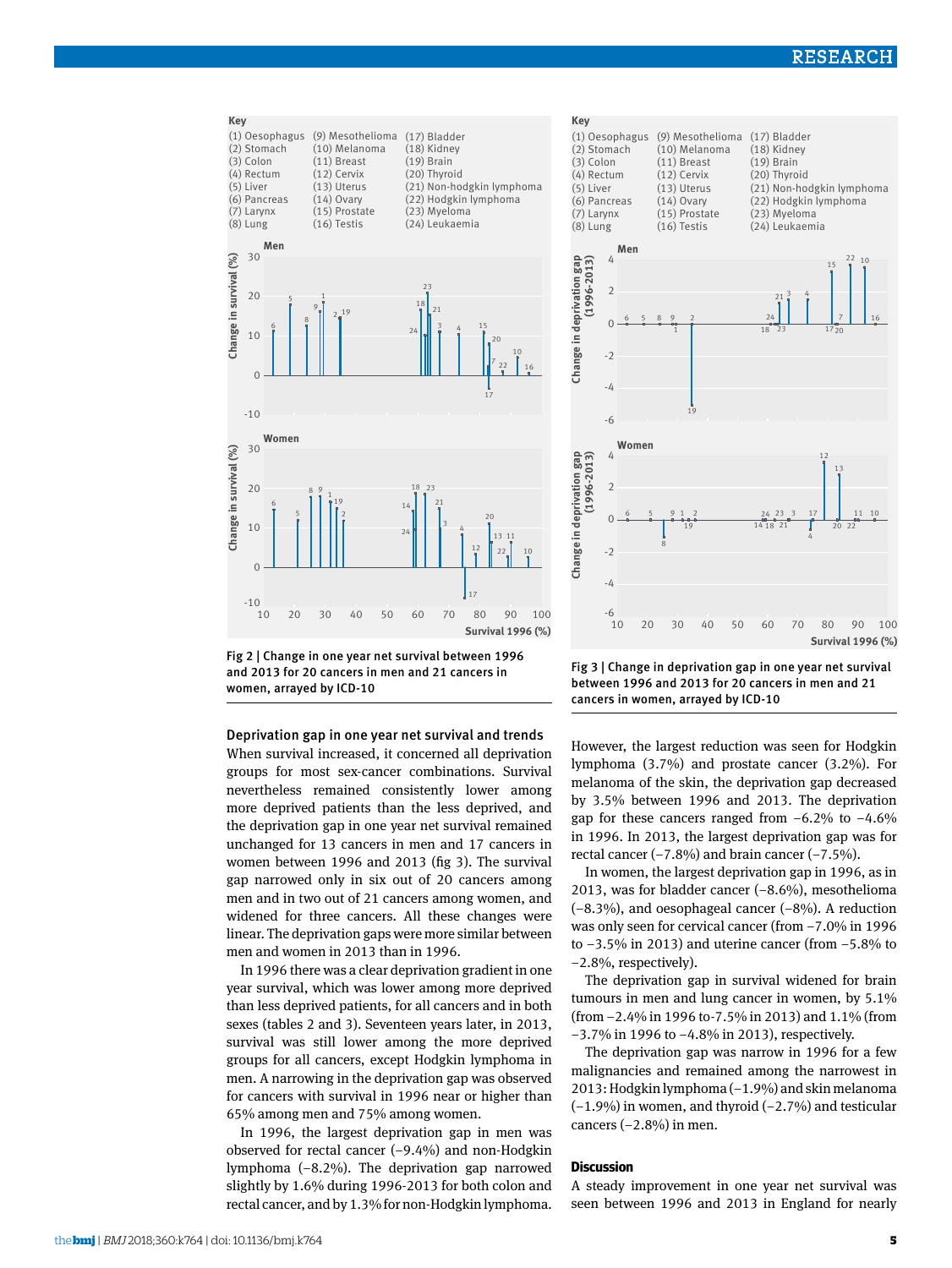|              | 1996                                     | table 2   Adjusted one year survival and change in het survival for men with a diagnosis of one of 20 cancers between 1996 and 2013 | 2001                                     |                             | 2006                                     |                             | 2013                                     |                                    | 1996-2013                           |
|--------------|------------------------------------------|-------------------------------------------------------------------------------------------------------------------------------------|------------------------------------------|-----------------------------|------------------------------------------|-----------------------------|------------------------------------------|------------------------------------|-------------------------------------|
| Malignancy   | Survival in<br>most affluent<br>(95% CI) | <b>Deprivation gap</b><br>(95% CI)                                                                                                  | Survival in<br>most affluent<br>(95% CI) | Deprivation<br>gap (95% CI) | Survival in<br>most affluent<br>(95% CI) | Deprivation<br>gap (95% CI) | Survival in<br>most affluent<br>(95% CI) | <b>Deprivation gap</b><br>(95% CI) | Change in<br>deprivation<br>gap (%) |
| Oesophagus   | 32.4                                     | $-7.3$                                                                                                                              | 38.6                                     | $-7.3$                      | 44.8                                     | $-7.3$                      | 50.6                                     | $-7.3$                             | 0.0                                 |
|              | (31.4 to 33.3)                           | $(-8.4 \text{ to } -6.3)$                                                                                                           | (37.9 to 39.3)                           | $(-8.4 \text{ to } -6.3)$   | (44.0 to 45.7)                           | $(-8.4 \text{ to } -6.3)$   | $(49.5 \text{ to } 51.7)$                | $(-8.4 \text{ to } -6.3)$          |                                     |
| Stomach      | 37.8                                     | $-5.8$                                                                                                                              | 42.1                                     | $-5.8$                      | 46.4                                     | $-5.8$                      | 52.4                                     | $-5.8$                             | 0.0                                 |
|              | (36.8 to 38.9)                           | $(-7.1 \text{ to } -4.6)$                                                                                                           | $(41.3 \text{ to } 42.9)$                | $(-7.1 \text{ to } -4.6)$   | $(45.6 \text{ to } 47.1)$                | $(-7.1$ to $-4.6)$          | (51.3 to 53.4)                           | $(-7.1 \text{ to } -4.6)$          |                                     |
| Colon        | 71.0                                     | $-7.9$                                                                                                                              | 73.5                                     | $-7.4$                      | 76.0                                     | $-7.0$                      | 81.6                                     | $-6.3$                             | 1.6                                 |
|              | (70.1 to 72.0)                           | $(-9.2 \text{ to } -6.5)$                                                                                                           | $(72.9 \text{ to } 74.1)$                | $(-8.3 \text{ to } -6.5)$   | $(75.3 \text{ to } 76.7)$                | $(-7.7 \text{ to } -6.2)$   | $(80.6 \text{ to } 82.5)$                | $(-7.7 \text{ to } -5.0)$          |                                     |
| Rectum       | 77.9                                     | $-9.4$                                                                                                                              | 80.0                                     | $-8.9$                      | 82.2                                     | $-8.5$                      | 87.7                                     | $-7.8$                             | 1.6                                 |
|              | (77.0 to 78.8)                           | $(-10.7 \text{ to } -8.0)$                                                                                                          | $(79.5 \text{ to } 80.6)$                | $(-9.8 \text{ to } -8.0)$   | $(81.5 \text{ to } 82.8)$                | $(-9.2 \text{ to } -7.7)$   | $(86.8 \text{ to } 88.7)$                | $(-9.2 \text{ to } -6.5)$          |                                     |
| Liver        | 21.5                                     | $-5.7$                                                                                                                              | 26.8                                     | $-5.7$                      | 32.0                                     | $-5.7$                      | 39.4                                     | $-5.7$                             | 0.0                                 |
|              | (20.1 to 22.9)                           | $(-7.4 \text{ to } -3.9)$                                                                                                           | $(25.6 \text{ to } 27.9)$                | $(-7.4 \text{ to } -3.9)$   | (31.0 to 33.1)                           | $(-7.4 \text{ to } -3.9)$   | $(38.0 \text{ to } 40.8)$                | $(-7.4 \text{ to } -3.9)$          |                                     |
| Pancreas     | 16.2                                     | $-5.9$                                                                                                                              | 19.5                                     | $-5.9$                      | 22.8                                     | $-5.9$                      | 27.4                                     | $-5.9$                             | 0.0                                 |
|              | (15.1 to 17.2)                           | $(-7.1 \text{ to } -4.7)$                                                                                                           | $(18.7 \text{ to } 20.3)$                | $(-7.1 \text{ to } -4.7)$   | (22.0 to 23.5)                           | $(-7.1 \text{ to } -4.7)$   | (26.3 to 28.4)                           | $(-7.1 \text{ to } -4.7)$          |                                     |
| Larynx       | 85.9                                     | $-6.3$                                                                                                                              | 86.5                                     | $-6.3$                      | 87.2                                     | $-6.3$                      | 88.2                                     | $-6.3$                             | 0.0                                 |
|              | $(84.7 \text{ to } 87.1)$                | $(-7.8 \text{ to } -4.9)$                                                                                                           | $(85.6 \text{ to } 87.5)$                | $(-7.8 \text{ to } -4.9)$   | $(86.4 \text{ to } 88.1)$                | $(-7.8 \text{ to } -4.9)$   | $(87.0 \text{ to } 89.4)$                | $(-7.8 \text{ to } -4.9)$          |                                     |
| Lung         | 25.9                                     | $-4.0$                                                                                                                              | 28.6                                     | $-4.0$                      | 31.3                                     | $-4.0$                      | 38.6                                     | $-4.0$                             | 0.0                                 |
|              | (25.2 to 26.7)                           | $(-4.7 \text{ to } -3.2)$                                                                                                           | $(28.1 \text{ to } 29.1)$                | $(-4.7 \text{ to } -3.2)$   | $(30.6 \text{ to } 32.0)$                | $(-4.7 \text{ to } -3.2)$   | (37.7 t0 39.4)                           | $(-4.7 \text{ to } -3.2)$          |                                     |
| Mesothelioma | 29.7                                     | $-2.9$                                                                                                                              | 30.9                                     | $-2.9$                      | 37.1                                     | $-2.9$                      | 45.9                                     | $-2.9$                             | 0.0                                 |
|              | $(27.6 \text{ to } 31.9)$                | $(-4.7 \text{ to } -1.0)$                                                                                                           | (29.3 to 32.5)                           | $(-4.7 \text{ to } -1.0)$   | (36 to 38.3)                             | $(-4.7 \text{ to } -1.0)$   | $(44.2 \text{ to } 47.6)$                | $(-4.7 \text{ to } -1.0)$          |                                     |
| Melanoma     | 94.8                                     | $-6.2$                                                                                                                              | 95.6                                     | $-5.2$                      | 96.4                                     | $-4.1$                      | 97.5                                     | $-2.7$                             | 3.5                                 |
|              | (93.9 to 95.6)                           | $(-7.6 \text{ to } -4.8)$                                                                                                           | $(95.0 \text{ to } 96.1)$                | $(-6.0 \text{ to } -4.3)$   | (95.9 to 96.9)                           | $(-4.9 \text{ to } -3.4)$   | $(96.6 \text{ to } 98.3)$                | $(-4.1 \text{ to } -1.3)$          |                                     |
| Prostate     | 83.6                                     | $-4.6$                                                                                                                              | 89.0                                     | $-3.7$                      | 89.1                                     | $-2.7$                      | 92.8                                     | $-1.4$                             | 3.2                                 |
|              | $(82.8 \text{ to } 84.4)$                | $(-5.7 \text{ to } -3.6)$                                                                                                           | $(88.5 \text{ to } 89.6)$                | $(-4.3 \text{ to } -3.0)$   | $(88.6 \text{ to } 89.6)$                | $(-3.3 \text{ to } -2.1)$   | $(92.1 \text{ to } 93.5)$                | $(-2.4 \text{ to } -0.3)$          |                                     |
| Testis       | 97.3                                     | $-2.8$                                                                                                                              | 97.5                                     | $-2.8$                      | 97.7                                     | $-2.8$                      | 98.0                                     | $-2.8$                             | 0.0                                 |
|              | (95.9 to 98.8)                           | $(-4.5 \text{ to } -1.1)$                                                                                                           | $(96.4 \text{ to } 98.7)$                | $(-4.5 \text{ to } -1.1)$   | $(96.7 \text{ to } 98.8)$                | $(-4.5 \text{ to } -1.1)$   | $(96.5 \text{ to } 99.4)$                | $(-4.5 \text{ to } -1.1)$          |                                     |
| Bladder      | 85.6                                     | $-5.8$                                                                                                                              | 81.7                                     | $-5.8$                      | 80.9                                     | $-5.8$                      | 83.0                                     | $-5.8$                             | 0.0                                 |
|              | $(84.6 \text{ to } 86.6)$                | $(-6.6 \text{ to } -4.9)$                                                                                                           | (80.9 to 82.5)                           | $(-6.6 \text{ to } -4.9)$   | (80.1 to 81.7)                           | $(-6.6 \text{ to } -4.9)$   | $(82.1 \text{ to } 83.9)$                | $(-6.6 \text{ to } -4.9)$          |                                     |
| Kidney       | 64.1                                     | $-6.3$                                                                                                                              | 67.3                                     | $-6.3$                      | 70.5                                     | $-6.3$                      | 80.7                                     | $-6.3$                             | 0.0                                 |
|              | (62.9 to 65.3)                           | $(-7.6 \text{ to } -5.1)$                                                                                                           | $(66.5 \text{ to } 68.1)$                | $(-7.6 \text{ to } -5.1)$   | $(69.5 \text{ to } 71.6)$                | $(-7.6 \text{ to } -5.1)$   | $(79.4 \text{ to } 82.0)$                | $(-7.6 \text{ to } -5.1)$          |                                     |
| <b>Brain</b> | 35.9                                     | $-2.4$                                                                                                                              | 37.4                                     | $-3.9$                      | 43.8                                     | $-5.4$                      | 52.8                                     | $-7.5$                             | $-5.1$                              |
|              | $(34.1 \text{ to } 37.7)$                | $(-4.9 \text{ to } 0.1)$                                                                                                            | $(36.2 \text{ to } 38.6)$                | $(-5.5 \text{ to } -2.3)$   | (43.0 to 44.7)                           | $(-6.7 \text{ to } -4.0)$   | $(51.2 \text{ to } 54.4)$                | $(-10.0 \text{ to } -5.0)$         |                                     |
| Thyroid      | 84.4                                     | $-2.7$                                                                                                                              | 84.6                                     | $-2.7$                      | 84.9                                     | $-2.7$                      | 92.3                                     | $-2.7$                             | 0.0                                 |
|              | $(82.1 \text{ to } 86.7)$                | $(-5.1 \text{ to } -0.3)$                                                                                                           | $(83.1 \text{ to } 86.2)$                | $(-5.1$ to $-0.3)$          | (82.8 to 86.9)                           | $(-5.1$ to $-0.3)$          | $(89.8 \text{ to } 94.8)$                | $(-5.1$ to $-0.3)$                 |                                     |
| Non-Hodgkin  | 67.4                                     | $-8.2$                                                                                                                              | 71.6                                     | $-7.8$                      | 75.9                                     | $-7.4$                      | 81.9                                     | $-6.9$                             | 1.3                                 |
| lymphoma     | $(66.2 \text{ to } 68.5)$                | $(-9.9 \text{ to } -6.4)$                                                                                                           | (70.9 to 72.4)                           | $(-8.9 \text{ to } -6.7)$   | $(75.2 \text{ to } 76.6)$                | $(-8.4 \text{ to } -6.5)$   | $(80.8 \text{ to } 83.0)$                | $(-8.6 \text{ to } -5.1)$          |                                     |
| Hodgkin      | 90.4                                     | $-5.1$                                                                                                                              | 89.0                                     | $-4.0$                      | 87.6                                     | $-3.0$                      | 90.0                                     | $-1.4$                             | 3.7                                 |
| lymphoma     | (88.3 to 92.5)                           | $(-8.3 \text{ to } -2.0)$                                                                                                           | $(87.8 \text{ to } 90.3)$                | $(-6.1 \text{ to } -2.0)$   | $(86.2 \text{ to } 89.1)$                | $(-4.7 \text{ to } -1.2)$   | $(87.8 \text{ to } 92.1)$                | $(-4.6 \text{ to } 1.7)$           |                                     |
| Myeloma      | 65.9                                     | $-5.6$                                                                                                                              | 69.7                                     | $-5.6$                      | 73.4                                     | $-5.6$                      | 86.7                                     | $-5.6$                             | 0.0                                 |
|              | $(64.6 \text{ to } 67.2)$                | $(-7.0 \text{ to } -4.3)$                                                                                                           | $(68.8 \text{ to } 70.6)$                | $(-7.0 \text{ to } -4.3)$   | $(72.3 \text{ to } 74.6)$                | $(-7.0 \text{ to } -4.3)$   | (85.3 to 88.2)                           | $(-7.0 \text{ to } -4.3)$          |                                     |
| Leukaemia    | 65.1                                     | $-5.3$                                                                                                                              | 66.6                                     | $-5.3$                      | 68.2                                     | $-5.3$                      | 75.2                                     | $-5.3$                             | 0.0                                 |
|              | (64.0 to 66.2)                           | $(-6.4 \text{ to } -4.2)$                                                                                                           | (65.9 to 67.4)                           | $(-6.4 \text{ to } -4.2)$   | $(67.2 \text{ to } 69.1)$                | $(-6.4 \text{ to } -4.2)$   | $(74.0 \text{ to } 76.4)$                | $(-6.4 \text{ to } -4.2)$          |                                     |

Table 2 | Adjusted one year survival and change in net survival for men with a diagnosis of one of 20 cancers between 1996 and 2013

all 41 cancer-sex combinations. In 2013, one year net survival was higher than 80% for 17 cancersex combinations, but this encouraging picture is moderated by the 14 poor prognosis combinations with one year survival still below 50%. Acceleration of this overall improvement was rarely observed, offering little evidence for a direct impact of the NHS Cancer Plan (2000) and later policy initiatives on short term cancer survival. Meanwhile, the deprivation gap in one year net survival remained unchanged for most cancers, with a clear, persistent pattern of lower survival among more deprived patients. Reduction of socioeconomic inequalities was seen only among some cancers for which one year survival was already more than 65% in 1996, especially among men, suggesting a ceiling effect in that survival has reached a maximum among the least deprived patients.

The successive national policy initiatives, including the 2000 Cancer Plan for England, aimed to improve cancer survival, with the target of bringing survival to the level of comparably wealthy countries, and to

reduce the inequalities in cancer survival. The lack of consistent results between men and women, as well as the lack of general patterns across cancer types, provide little evidence for any strong impact of the national cancer policies on short term cancer survival. The evidence is even weaker for their impact on the socioeconomic inequalities in cancer survival.

#### Strengths and weaknesses of this study

A major strength of this study is that it is based on virtually all cancer cases registered in England, and the quality and completeness of the English cancer registry data are acknowledged to be high.<sup>32</sup> The study also updates by seven years our previous evaluations, $^{11}$  $1733$  with a total of 18 years of incidence data. These extra years of data allowed us to estimate the trends more accurately.

Since our previous evaluations new, more flexible methodologies were introduced. The assumption that trends in survival and in deprivation gap should be different in three predefined periods $^{11}$  was now relaxed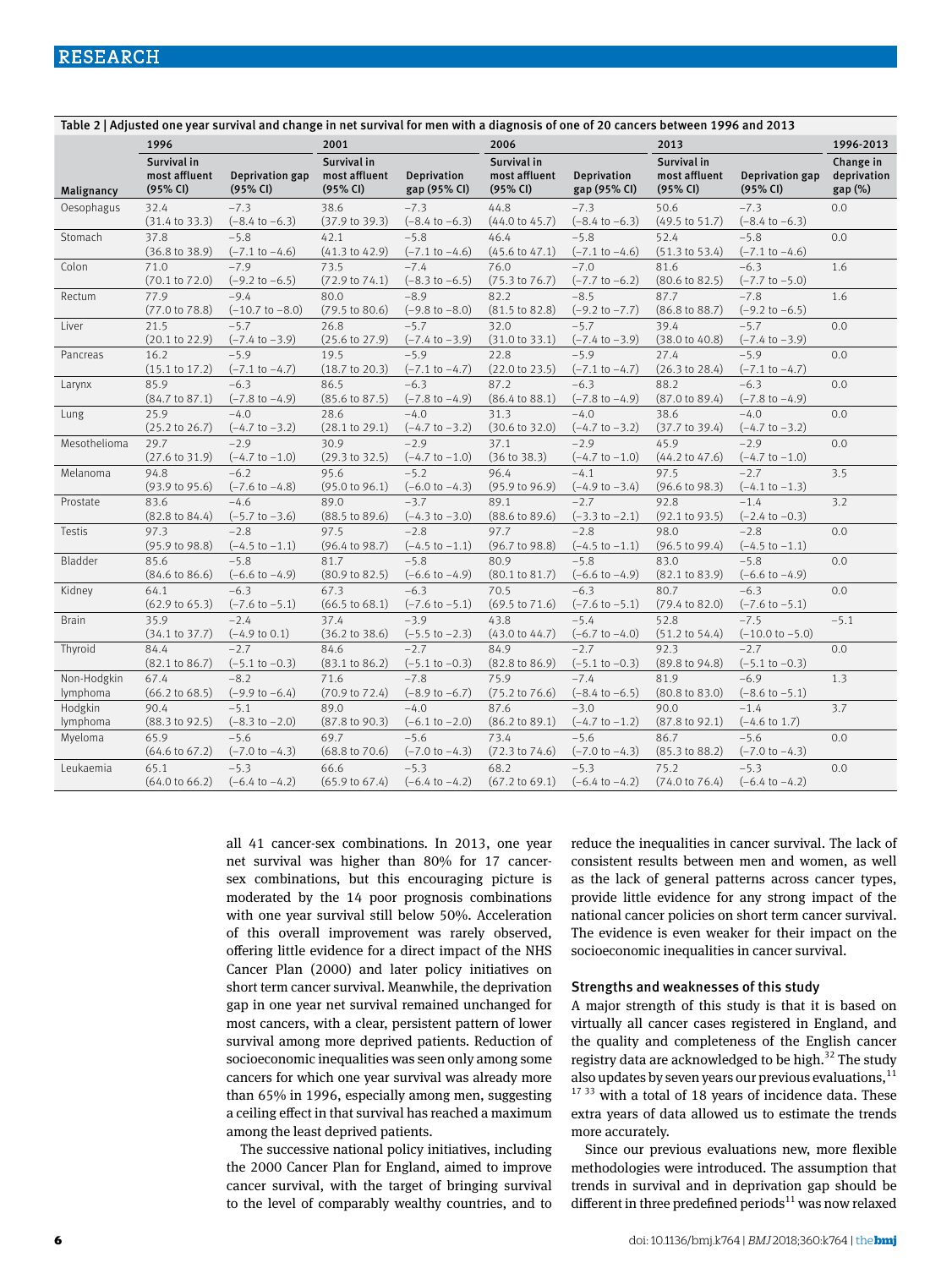| Table 3   Adjusted one year survival and change in net survival for women with a diagnosis of one of 21 cancers between 1996 and 2013 |                                                                |                                                                  |                                                                |                                                                  |                                                                |                                                                  |                                                     |                                                                  |                                     |  |
|---------------------------------------------------------------------------------------------------------------------------------------|----------------------------------------------------------------|------------------------------------------------------------------|----------------------------------------------------------------|------------------------------------------------------------------|----------------------------------------------------------------|------------------------------------------------------------------|-----------------------------------------------------|------------------------------------------------------------------|-------------------------------------|--|
|                                                                                                                                       | 1996                                                           |                                                                  | 2001                                                           |                                                                  | 2006                                                           |                                                                  | 2013                                                |                                                                  | 1996-2013                           |  |
| Malignancy                                                                                                                            | Survival in<br>most affluent<br>(95% CI)                       | Deprivation<br>gap (95% CI)                                      | Survival in<br>most affluent<br>(95% CI)                       | <b>Deprivation</b><br>gap (95% CI)                               | Survival in<br>most affluent<br>(95% CI)                       | Deprivation gap<br>(95% CI)                                      | Survival in<br>most affluent<br>(95% CI)            | Deprivation gap<br>(95% CI)                                      | Change in<br>deprivation<br>gap (%) |  |
| Oesophagus                                                                                                                            | 35.7<br>$(34.2 \text{ to } 37.2)$                              | $-8.0$<br>$(-9.9 \text{ to } -6.2)$                              | 40.6<br>$(39.4 \text{ to } 41.8)$                              | $-8.0$<br>$(-9.9 \text{ to } -6.2)$                              | 45.5<br>$(44.4 \text{ to } 46.6)$                              | $-8.0$<br>$(-9.9 \text{ to } -6.2)$                              | 52.3<br>$(50.8 \text{ to } 53.8)$                   | $-8.0$<br>$(-9.9 \text{ to } -6.2)$                              | 0.0                                 |  |
| Stomach                                                                                                                               | 38.2<br>$(36.7 \text{ to } 39.7)$                              | $-4.6$<br>$(-6.4 \text{ to } -2.8)$                              | 41.7<br>$(40.5 \text{ to } 42.9)$                              | $-4.6$<br>$(-6.4 \text{ to } -2.8)$                              | 45.2<br>$(44.1 \text{ to } 46.3)$                              | $-4.6$<br>$(-6.4 \text{ to } -2.8)$                              | 50.0<br>$(48.5 \text{ to } 51.6)$                   | $-4.6$<br>$(-6.4 \text{ to } -2.8)$                              | 0.0                                 |  |
| Colon                                                                                                                                 | 70.9<br>$(70.2 \text{ to } 71.6)$                              | $-7.4$<br>$(-8.3 \text{ to } -6.5)$                              | 73.7<br>$(73.2 \text{ to } 74.3)$                              | $-7.4$<br>$(-8.3 \text{ to } -6.5)$                              | 76.6<br>(76.1 to 77.1)                                         | $-7.4$<br>$(-8.3 \text{ to } -6.5)$                              | 80.6<br>$(79.9 \text{ to } 81.3)$                   | $-7.4$<br>$(-8.3 \text{ to } -6.5)$                              | 0.0                                 |  |
| Rectum                                                                                                                                | 75.8<br>$(74.4 \text{ to } 77.2)$                              | $-5.9$<br>$(-7.5 \text{ to } -4.3)$                              | 80.0<br>$(79.0 \text{ to } 81.0)$                              | $-6.1$<br>$(-7.1 \text{ to } -5.0)$                              | 80.5<br>$(79.7 \text{ to } 81.4)$                              | $-6.3$<br>$(-7.1 \text{ to } -5.4)$                              | 86.8<br>$(85.7 \text{ to } 87.9)$                   | $-6.5$<br>$(-8.1 \text{ to } -4.9)$                              | $-0.6$                              |  |
| Liver                                                                                                                                 | 23.7<br>$(21.5 \text{ to } 26.0)$                              | $-5.4$<br>$(-8.1 \text{ to } -2.6)$                              | 27.3<br>$(25.5 \text{ to } 29.0)$                              | $-5.4$<br>$(-8.1 \text{ to } -2.6)$                              | 30.8<br>$(29.1 \text{ to } 32.5)$                              | $-5.4$<br>$(-8.1 \text{ to } -2.6)$                              | 35.7<br>$(33.4 \text{ to } 38.0)$                   | $-5.4$<br>$(-8.1 \text{ to } -2.6)$                              | 0.0                                 |  |
| Pancreas                                                                                                                              | 16.3<br>$(15.4 \text{ to } 17.2)$                              | $-5.8$<br>$(-6.9 \text{ to } -4.8)$                              | 20.6<br>$(19.9 \text{ to } 21.3)$                              | $-5.8$<br>$(-6.9 \text{ to } -4.8)$                              | 24.9<br>$(24.2 \text{ to } 25.5)$                              | $-5.8$<br>$(-6.9 \text{ to } -4.8)$                              | 30.9<br>$(30.0 \text{ to } 31.8)$                   | $-5.8$<br>$(-6.9 \text{ to } -4.8)$                              | 0.0                                 |  |
| Lung                                                                                                                                  | 27.2<br>(26.1 to 28.3)                                         | $-3.7$<br>$(-5.1$ to $-2.4)$                                     | 32.5<br>$(31.7 \text{ to } 33.3)$                              | $-4.0$<br>$(-4.9 \text{ to } -3.2)$                              | 35.0<br>(34.3 to 35.7)                                         | $-4.3$<br>$(-5.1 \text{ to } -3.6)$                              | 45.8<br>$(44.9 \text{ to } 46.7)$                   | $-4.8$<br>$(-6.1 \text{ to } -3.5)$                              | $-1.1$                              |  |
| Mesothelioma                                                                                                                          | 32.6<br>(29.9 to 35.2)                                         | $-8.3$<br>$(-11.5 \text{ to } -5.1)$                             | 37.9<br>(35.8 to 39.9)                                         | $-8.3$<br>$(-11.5 \text{ to } -5.1)$                             | 43.2<br>$(41.2 \text{ to } 45.1)$                              | $-8.3$<br>$(-11.5 \text{ to } -5.1)$                             | 50.6<br>(47.9 to 53.2)                              | $-8.3$<br>$(-11.5 \text{ to } -5.1)$                             | 0.0                                 |  |
| Melanoma                                                                                                                              | 96.9<br>$(96.5 \text{ to } 97.3)$                              | $-1.9$<br>$(-2.3 \text{ to } -1.6)$                              | 97.3<br>$(97.0 \text{ to } 97.5)$                              | $-1.9$<br>$(-2.3 \text{ to } -1.6)$                              | 97.7<br>$(97.4 \text{ to } 98.0)$                              | $-1.9$<br>$(-2.3 \text{ to } -1.6)$                              | 99.6<br>$(99.2 \text{ to } 100)$                    | $-1.9$<br>$(-2.3 \text{ to } -1.6)$                              | 0.0                                 |  |
| <b>Breast</b>                                                                                                                         | 91.1<br>$(90.7 \text{ to } 91.5)$                              | $-3.2$<br>$(-3.6 \text{ to } -2.8)$                              | 93.9<br>$(93.6 \text{ to } 94.2)$                              | $-3.2$<br>$(-3.6 \text{ to } -2.8)$                              | 95.5<br>$(95.2 \text{ to } 95.7)$                              | $-3.2$<br>$(-3.6 \text{ to } -2.8)$                              | 97.7<br>$(97.4 \text{ to } 98.1)$                   | $-3.2$<br>$(-3.6 \text{ to } -2.8)$                              | 0.0                                 |  |
| Cervix                                                                                                                                | 84.9<br>$(83.0 \text{ to } 86.8)$                              | $-7.0$<br>$(-9.3 \text{ to } -4.7)$                              | 82.8<br>$(81.5 \text{ to } 84.0)$                              | $-6.0$<br>$(-7.4 \text{ to } -4.5)$                              | 83.4<br>$(82.5 \text{ to } 84.3)$                              | $-4.9$<br>$(-6.2 \text{ to } -3.7)$                              | 84.3<br>(82.9 to 85.7)                              | $-3.5$<br>$(-5.7 \text{ to } -1.2)$                              | 3.5                                 |  |
| Uterus                                                                                                                                | 86.2<br>$(85.3 \text{ to } 87.1)$                              | $-5.8$<br>$(-7.2 \text{ to } -4.4)$                              | 87.7<br>$(87.1 \text{ to } 88.2)$                              | $-5.0$<br>$(-5.9 \text{ to } -4.1)$                              | 89.1<br>$(88.6 \text{ to } 89.6)$                              | $-4.2$<br>$(-4.9 \text{ to } -3.4)$                              | 91.2<br>(90.3 to 92.0)                              | $-3.0$<br>$(-4.4 \text{ to } -1.6)$                              | 2.8                                 |  |
| Ovary                                                                                                                                 | 62.5<br>$(61.6 \text{ to } 63.4)$                              | $-6.8$<br>$(-7.7 \text{ to } -5.8)$                              | 65.8<br>$(65.2 \text{ to } 66.4)$                              | $-6.8$<br>$(-7.7 \text{ to } -5.8)$                              | 69.1<br>$(68.3 \text{ to } 70.0)$                              | $-6.8$<br>$(-7.7 \text{ to } -5.8)$                              | 76.9<br>(75.9 to 77.9)                              | $-6.8$<br>$(-7.7 \text{ to } -5.8)$                              | 0.0                                 |  |
| Bladder                                                                                                                               | 79.4<br>$(77.6 \text{ to } 81.2)$                              | $-8.6$<br>$(-10.2 \text{ to } -7.1)$                             | 72.5<br>$(71.1 \text{ to } 73.8)$                              | $-8.6$<br>$(-10.2 \text{ to } -7.1)$                             | 72.1<br>$(71.1 \text{ to } 73.1)$                              | $-8.6$<br>$(-10.2 \text{ to } -7.1)$                             | 71.6<br>(70.1 to 73)                                | $-8.6$<br>$(-10.2 \text{ to } -7.1)$                             | 0.0                                 |  |
| Kidney                                                                                                                                | 61.7<br>$(60.2 \text{ to } 63.1)$                              | $-4.7$<br>$(-6.2 \text{ to } -3.1)$                              | 65.6<br>$(64.6 \text{ to } 66.6)$                              | $-4.7$<br>$(-6.2 \text{ to } -3.1)$                              | 69.5<br>$(68.2 \text{ to } 70.8)$                              | $-4.7$<br>$(-6.2 \text{ to } -3.1)$                              | 80.3<br>$(78.7 \text{ to } 81.9)$                   | $-4.7$<br>$(-6.2 \text{ to } -3.1)$                              | 0.0                                 |  |
| <b>Brain</b>                                                                                                                          | 35.8<br>$(34.4 \text{ to } 37.1)$                              | $-4.2$<br>$(-5.9 \text{ to } -2.6)$                              | 40.2<br>(39.1 to 41.2)                                         | $-4.2$<br>$(-5.9 \text{ to } -2.6)$                              | 44.6<br>$(43.6 \text{ to } 45.6)$                              | $-4.2$<br>$(-5.9 \text{ to } -2.6)$                              | 50.8<br>$(49.4 \text{ to } 52.1)$                   | $-4.2$<br>$(-5.9 \text{ to } -2.6)$                              | 0.0                                 |  |
| Thyroid                                                                                                                               | 84.4<br>(82.9 to 85.9)                                         | $-2.6$<br>$(-4.4 \text{ to } -0.9)$                              | 87.7<br>$(86.5 \text{ to } 88.8)$                              | $-2.6$<br>$(-4.4 \text{ to } -0.9)$                              | 90.9<br>(89.9 to 92)                                           | $-2.6$<br>$(-4.4 \text{ to } -0.9)$                              | 95.5<br>$(94.1 \text{ to } 97.0)$                   | $-2.6$<br>$(-4.4 \text{ to } -0.9)$                              | 0.0                                 |  |
| Non-Hodgkin<br>lymphoma                                                                                                               | 70.4<br>(69.7 to 71.2)                                         | $-7.1$<br>$(-8.0 \text{ to } -6.2)$                              | 74.8<br>$(74.2 \text{ to } 75.4)$                              | $-7.1$<br>$(-8.0 \text{ to } -6.2)$                              | 79.2<br>(78.6 to 79.7)                                         | $-7.1$<br>$(-8.0 \text{ to } -6.2)$                              | 85.3<br>$(84.6 \text{ to } 86.1)$                   | $-7.1$<br>$(-8.0 \text{ to } -6.2)$                              | 0.0                                 |  |
| Hodgkin                                                                                                                               | 88.9                                                           | $-1.9$                                                           | 91.1                                                           | $-1.9$                                                           | 88.9                                                           | $-1.9$                                                           | 93.0                                                | $-1.9$                                                           | 0.0                                 |  |
| lymphoma<br>Myeloma                                                                                                                   | (86.9 to 90.8)<br>63.9                                         | $(-3.6 \text{ to } -0.2)$<br>$-3.4$                              | $(89.4 \text{ to } 92.8)$<br>69.4                              | $(-3.6 \text{ to } -0.2)$<br>$-3.4$                              | $(87.3 \text{ to } 90.5)$<br>74.9                              | $(-3.6 \text{ to } -0.2)$<br>$-3.4$                              | $(91.3 \text{ to } 94.8)$<br>82.6                   | $(-3.6 \text{ to } -0.2)$<br>$-3.4$                              | 0.0                                 |  |
| Leukaemia                                                                                                                             | $(62.6 \text{ to } 65.2)$<br>62.4<br>$(61.2 \text{ to } 63.6)$ | $(-4.9 \text{ to } -1.8)$<br>$-6.5$<br>$(-7.9 \text{ to } -5.0)$ | $(68.4 \text{ to } 70.4)$<br>65.3<br>$(64.3 \text{ to } 66.2)$ | $(-4.9 \text{ to } -1.8)$<br>$-6.5$<br>$(-7.9 \text{ to } -5.0)$ | $(73.9 \text{ to } 75.9)$<br>68.1<br>$(67.2 \text{ to } 69.0)$ | $(-4.9 \text{ to } -1.8)$<br>$-6.5$<br>$(-7.9 \text{ to } -5.0)$ | $(81.3 \text{ to } 83.9)$<br>72.1<br>(70.9 to 73.3) | $(-4.9 \text{ to } -1.8)$<br>$-6.5$<br>$(-7.9 \text{ to } -5.0)$ | 0.0                                 |  |

and the periods could vary substantially. The initial assumption was that changes would be expected after 2001 or 2006, or both but further analyses were conducted using more flexible models, which enabled the number and location of the knots to vary across all years of diagnosis. The estimates were not all identical, but they did not affect our main conclusions, in particular on the common absence of inflexion points in the trends in survival and in deprivation gap.

Short term net survival mostly reflects the speed of patient management (including diagnosis, staging, and first definitive treatment) as well as the quality of the surgical treatment and postoperative care. A persistent deficit in short term cancer survival in England (and more generally in the UK) compared with most wealthy countries has been observed for decades.34 35 Meanwhile, the wide socioeconomic inequalities in cancer survival, also seen for decades, are mostly due to higher short term mortality in more deprived patients.<sup>4</sup>

Although trends in cancer survival have been regularly used to inform governments on the progress towards the aims of their cancer policies,  $36\,37$  to our knowledge, little has been specifically published on the evaluation of how cancer policies impact survival and inequalities at national level. Most studies were at subnational level  $38$  or focused on very specific interventions, such as screening.<sup>39</sup> By contrast, our study was designed to evaluate such policies. We acknowledge that changes in the survival trends are decided solely on acceleration in survival, and comparison with countries of similar wealth would put any observed improvements in perspective. This limitation, however, does not apply to our findings on the persistent socioeconomic inequalities in cancer survival. Furthermore, the weak evidence for an acceleration in cancer survival echoes the constant gap in cancer survival between England and some other wealthy countries.<sup>40</sup> Our study also may be too early to detect the full impact of the recently implemented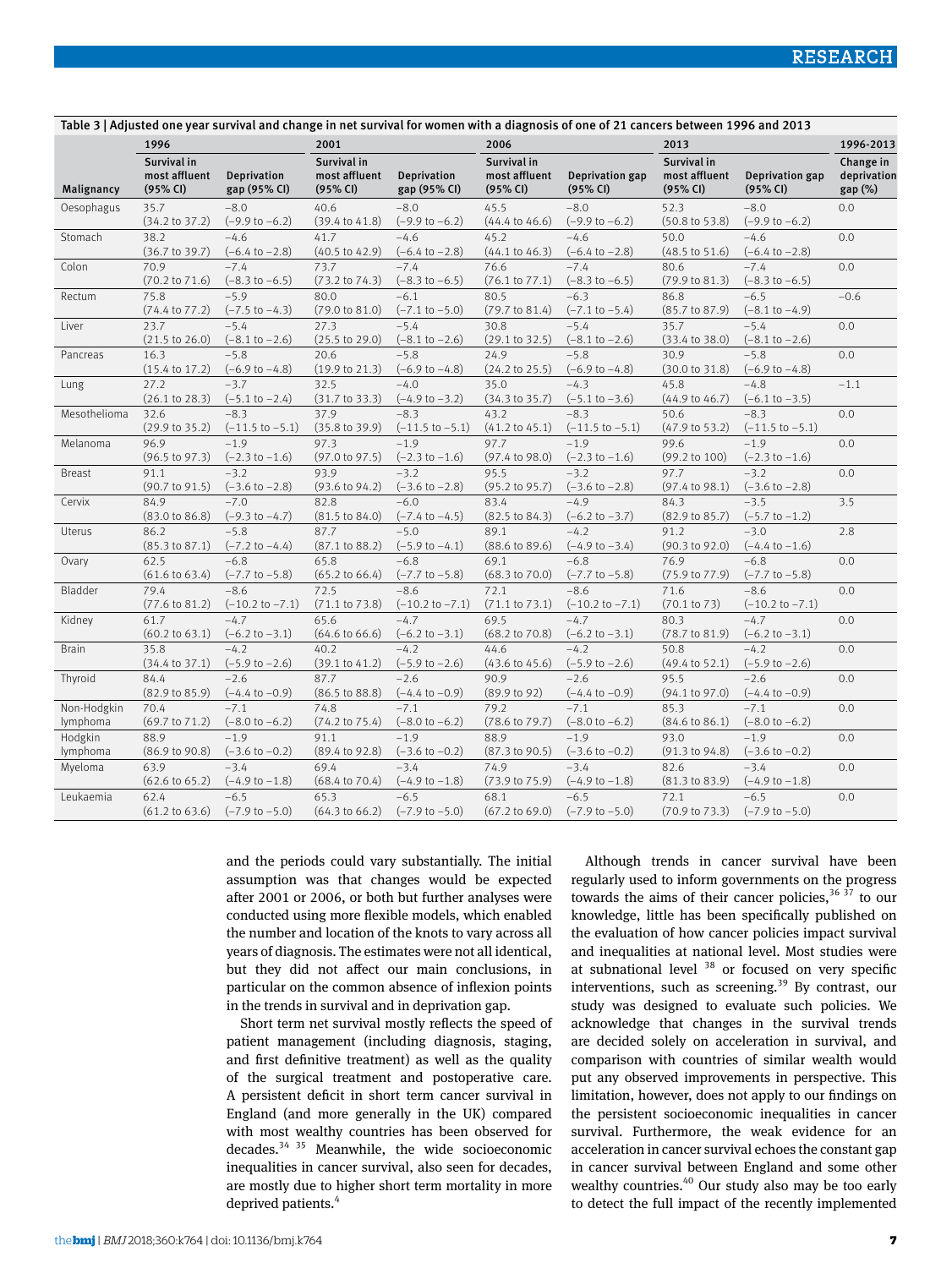cancer initiatives, although it confirms the findings of our earlier studies. $11^{33}$  Such studies should be regularly updated.

#### Meaning of the study

Since the introduction of the NHS Cancer Plan (2000), acceleration in the positive survival trends was witnessed only for a few cancers and mostly among men, who experienced a lower initial increase compared with women (cancer of the lung, brain, and thyroid, mesothelioma, myeloma, and leukaemia). No such acceleration was found among women. For lung cancer, and more specifically non-small cell carcinoma, the proportion of patients receiving a surgical treatment was low in England, $41$  but this proportion increased from around  $10\%$  until 2008<sup>42</sup> to 17% in 2015. $^{43}$  This improvement may be partly the result of a higher number of specialised surgeons<sup>44</sup> and a higher proportion of patients managed in specialised centres, which could reduce the variability in postoperative mortality.<sup>45</sup> These changes may have impacted the outcome for mesothelioma, too. The continuous expansion in the availability of diagnostic tools (eg, computed tomography, magnetic resonance imaging, ultrasound machines) in England is likely to have increased the proportion of brain and thyroid tumours diagnosed at an earlier stage.<sup>46</sup> Survival pattern for bladder cancer is particular as one year survival decreased slightly between 1996 and 2001, then stabilised. It reflects a change in coding around 2000, under which papillomas were reclassified from invasive to uncertain (whether benign or malignant), therefore excluded from survival analyses. Omitting these tumours with a good prognosis resulted in a decrease in cancer survival. $47$  Despite these improvements in survival there was no reduction in the inequalities in survival from lung, brain, or thyroid tumour, or from mesothelioma.

Particular efforts were dedicated in England to high incidence cancers with intermediate prognosis (one year survival between 40% and 65% in 1996) such as colon and rectal cancers, and one could have expected a faster improvement in survival and a reduction of the deprivation gap after the policy initiatives. Survival from these cancers in England remained behind internationally, $4048$  and inequalities in survival from these cancers hardly narrowed. Short term survival increased dramatically since 1996 for most other digestive cancers with poor prognosis (one year survival <40% in 1996), but the more deprived patients still experienced lower survival.

It is likely that the longstanding deficit in survival and the socioeconomic inequalities in survival in England share the same causal factors, which can be grouped into patient, tumour, and healthcare system factors. The National Awareness and Early Diagnosis Initiative<sup>49</sup> and the Be Clear on Cancer Campaign<sup>50</sup> aimed specifically to tackle some of the patient related (cancer awareness, barriers) and tumour related (tumour stage) issues. Although cancer awareness varies internationally<sup>51</sup> and by deprivation,<sup>52</sup> it seems to explain none of the international disparities in cancer survival<sup>51</sup> and little of socioeconomic inequalities.<sup>53</sup> A lot of effort has also gone into diagnosing cancers at an earlier stage. Patients tend to have a diagnosis of more advanced tumours in England compared with wealthy countries,  $54-57$  and among the more deprived patients compared with the least deprived.<sup>9</sup> However, as stage specific survival tends to be lower in England, more advanced stage would explain only part of the international54-57 and socioeconomic inequalities in cancer survival.<sup>58 59</sup> A higher proportion of patients are now receiving a diagnosis through Two Week Wait or GP referral while for some cancers there is a major decrease in emergency presentation.<sup>60</sup> Although stage distribution might have slightly moved towards earlier stages, the picture remains patchy and there was no evidence to suggest a narrowing of these gaps in survival.

These policy initiatives put a greater emphasis on individual factors than on the observed suboptimal management of patients with cancer. The variations in cancer management (eg, differential route to diagnosis, staging investigation, treatment) are likely to explain some of the low survival observed in England and among more deprived patients, whereas the role of the individual factors in the observed variations in management seems minor. For example, the background consultation rate in primary care of patients with cancer does not differ between routes to cancer diagnosis (emergency presentation or not).<sup>61 62</sup> In contrast, interventions on healthcare system factors might have a large impact on cancer survival, as shown by the recent changes in the management of patients with lung cancer. $43$  However, such interventions have not influenced the socioeconomic inequalities in cancer survival yet, possibly because they do not directly address the differential interactions between the healthcare system and the patients, which could lead to suboptimal management of subgroups of the population.

# Conclusion and policy implications

Little evidence has been found about the acceleration in cancer survival after the successive national cancer policy initiatives. Survival in the most deprived has been consistently lower and the deprivation gap has shown little change over the years for patients with a diagnosis during  $1971-90^2$  and  $1986-99^{63}$  in England and Wales. This study contributes with more recent data and updates evidence that the deprivation gap persisted in England even after the introduction of successive national policies, which among other goals targeted social inequalities related to cancer. $^{11}$ 

These findings should be taken into consideration by cancer policy makers and inform future initiatives. Shifting the focus from individual factors to healthcare system factors might prove to be beneficial in improving cancer outcomes among the most disadvantaged. Further research on these factors can help shed light and improve the efficacy of future cancer policies.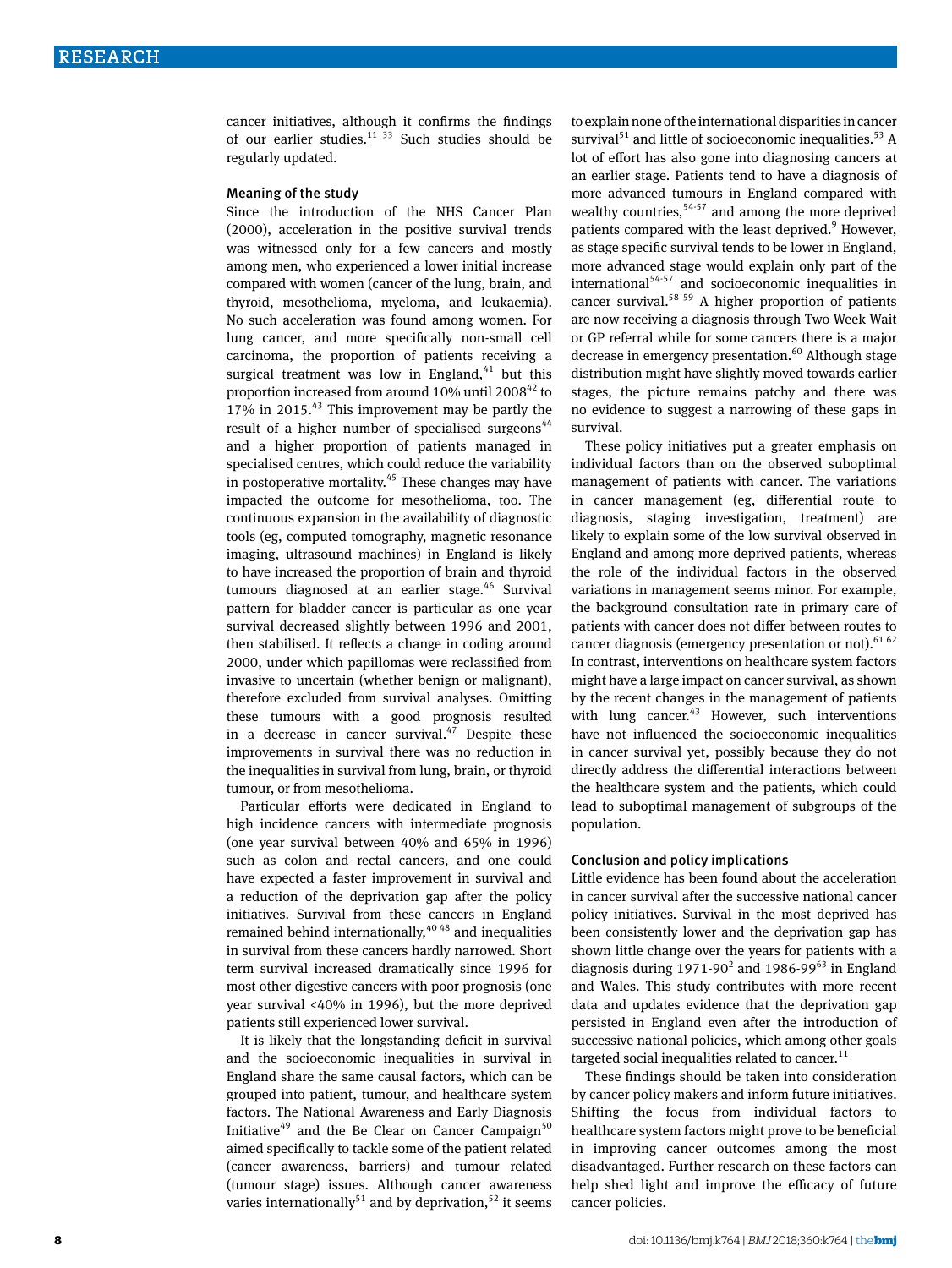We thank the national cancer registry in England for its continuing efforts in collecting data for all patients with cancer to the highest standards of quality and completeness

Contributors: AE did the analysis. AE, CM, AB, and BR designed the analytic strategies. AE and BR wrote the article. All co-authors interpreted the findings and reviewed the article. BR is the guarantor.

Funding: Cancer Research UK (grant No C7923/A18525). Cancer Research UK had no involvement in any of the study steps.

Competing interests: All authors have completed the ICMJE uniform disclosure form at [www.icmje.org/coi\\_disclosure.pdf](http://www.icmje.org/coi_disclosure.pdf) and declare: no support from any organisation for the submitted work; no financial relationships with any organisations that might have an interest in the submitted work in the previous three years; no other relationships or activities that could appear to have influenced the submitted work.

Ethical approval: This study was approved by the Confidentiality Advisory Group and the Research Ethics Committee (PIAG 1-05(c)/2007 and REC 13/LO/0610). The analysed data were anonymised and none of the results is at individual level and for small groups. Patients are data subjects under the Data Protection Act 1998, but not participants in the research, in the sense that they are not invited to participate because it is observational research for public health surveillance, not interventional research, which certainly would require informed patient consent under law. Furthermore, consent from the patients or their proxies was not sought as it would not be feasible for over 3.5 million cancer patients, many already deceased. The impracticality of seeking consent from such large numbers of patients has been recognised from various bodies that the Cancer Survival Group has sought approvals from such as the Patient Information Advisory Group, the National Information Governance Board and the Confidentiality Advisory Group. All those bodies have acknowledged in the past that obtaining consent is not a viable proposition for population-based research on cancer survival that requires national data from cancer registries. They have always granted permission for this type of research to proceed without consent under Section 251 of the NHS Act 2006 (and previously under Section 60 of the Health and Social Care Act 2001).

Data sharing: This study was based on the English national cancer registry data. The authors do not own these data and hence are not permitted to share them in the original form (only in aggregate form, eg, publications). At the time of request data were provided by the Office for National Statistics but now all cancer registrations are owned and maintained by Public Health England.

Transparency: The lead author (AE) affirms that the manuscript is an honest, accurate, and transparent account of the study being reported; that no important aspects of the study have been omitted; and that any discrepancies from the study as planned have been explained.

This is an Open Access article distributed in accordance with the terms of the Creative Commons Attribution (CC BY 4.0) license, which permits others to distribute, remix, adapt and build upon this work, for commercial use, provided the original work is properly cited. See: [http://creativecommons.org/licenses/by/4.0/.](http://creativecommons.org/licenses/by/4.0/)

- 1 Kogevinas M, Marmot MG, Fox AJ, Goldblatt PO. Socioeconomic differences in cancer survival. *J Epidemiol Community Health* 1991;45:216-9. 10.1136/jech.45.3.216
- 2 Coleman MP, Babb P, Damiecki P, et al. *Cancer survival trends in England and Wales 1971-1995: deprivation and NHS Region (Studies on Medical and Population Subjects No. 61).* The Stationery Office, 1999.
- 3 Shack LG, Rachet B, Brewster DH, Coleman MP. Socioeconomic inequalities in cancer survival in Scotland 1986-2000. *Br J Cancer* 2007;97:999-1004. 10.1038/sj.bjc.6603980
- 4 Rachet B, Woods LM, Mitry E, et al. Cancer survival in England and Wales at the end of the 20th century. *Br J Cancer* 2008;99(Suppl 1):S2-10. 10.1038/sj.bjc.6604571
- Jeffreys M, Sarfati D, Stevanovic V, et al. Socioeconomic inequalities in cancer survival in New Zealand: the role of extent of disease at diagnosis. *Cancer Epidemiol Biomarkers Prev* 2009;18:915-21. 10.1158/1055-9965.EPI-08-0685
- 6 National Cancer Intelligence Network. *Evidence to March 2010 on cancer inequalities in England.* National Cancer Action Team, 2010.
- Ito Y, Nakaya T, Nakayama T, et al. Socioeconomic inequalities in cancer survival: a population-based study of adult patients diagnosed in Osaka, Japan, during the period 1993-2004. *Acta Oncol* 2014;53:1423-33. 10.3109/0284186X.2014.912350.
- 8 Kogevinas M, Porta M. Socioeconomic differences in cancer survival: a review of the evidence. In: Kogevinas M, Pearce N, Susser M, et al, eds. *Social inequalities and cancer (IARC Scientific Publications No 138).* International Agency for Research on Cancer, 1997: 177-206.
- 9 Woods LM, Rachet B, Coleman MP. Origins of socio-economic inequalities in cancer survival: a review. *Ann Oncol* 2006;17:5-19. <http://annonc.oxfordjournals.org/papbyrecent.dtl>. 10.1093/annonc/ mdj007
- 10 Quaresma M, Coleman MP, Rachet B. 40-year trends in an index of survival for all cancers combined and survival adjusted for age and sex for each cancer in England and Wales, 1971-2011: a population-based study. *Lancet* 2015;385:1206-18. 10.1016/ S0140-6736(14)61396-9
- 11 Rachet B, Ellis L, Maringe C, et al. Socioeconomic inequalities in cancer survival in England after the NHS cancer plan. *Br J Cancer* 2010;103:446-53. 10.1038/sj.bjc.6605752
- 12 Expert Advisory Group on Cancer. *A policy framework for commissioning cancer services (Calman-Hine report).* Department of Health, 1995.
- 13 Department of Health. *The NHS Cancer Plan: a plan for investment, a plan for reform.* Department of Health, 2000.
- 14 Department of Health. Cancer Reform Strategy: Equality Impact Assessment 2007. [http://webarchive.nationalarchives.](http://webarchive.nationalarchives.gov.uk/20130104214031/http://www.dh.gov.uk/en/Publicationsandstatistics/Publications/PublicationsLegislation/DH_081005) [gov.uk/20130104214031/http://www.dh.gov.uk/en/](http://webarchive.nationalarchives.gov.uk/20130104214031/http://www.dh.gov.uk/en/Publicationsandstatistics/Publications/PublicationsLegislation/DH_081005) [Publicationsandstatistics/Publications/PublicationsLegislation/](http://webarchive.nationalarchives.gov.uk/20130104214031/http://www.dh.gov.uk/en/Publicationsandstatistics/Publications/PublicationsLegislation/DH_081005) [DH\\_081005](http://webarchive.nationalarchives.gov.uk/20130104214031/http://www.dh.gov.uk/en/Publicationsandstatistics/Publications/PublicationsLegislation/DH_081005).
- 15 National Cancer Intelligence Network. National Cancer Equality Initiative London: National Cancer Intelligence Network; 2010. [www.](http://www.ncin.org.uk/cancer_type_and_topic_specific_work/topic_specific_work/equality) [ncin.org.uk/cancer\\_type\\_and\\_topic\\_specific\\_work/topic\\_specific\\_](http://www.ncin.org.uk/cancer_type_and_topic_specific_work/topic_specific_work/equality) [work/equality](http://www.ncin.org.uk/cancer_type_and_topic_specific_work/topic_specific_work/equality) accessed 1 July 2017.
- Department of Health. Equity and excellence: Liberating the NHS: Stationery Office, 2010.
- 17 Ellis L, Coleman MP, Rachet B. How many deaths would be avoidable if socioeconomic inequalities in cancer survival in England were eliminated? A national population-based study, 1996-2006. *Eur J Cancer* 2012;48:270-8. 10.1016/j.ejca.2011.10.008
- 18 Office for National Statistics. *Cancer Registration Statistics, England: 2015.* Office for National Statistics, 2017.
- 19 Møller H, Richards S, Hanchett N, et al. Completeness of case ascertainment and survival time error in English cancer registries: impact on 1-year survival estimates. *Br J Cancer* 2011;105:170-6. 10.1038/bjc.2011.168.
- 20 World Health Organization. *International statistical classification of diseases and related health problems. 10th revision.* WHO, 1994.
- 21 Percy C, Van Holten V, Muir CS, eds. *International Classification of Diseases for Oncology (ICD-O).* 2nd ed. World Health Organization, 1990.
- 22 Li R, Abela L, Moore J, et al. Control of data quality for populationbased cancer survival analysis. *Cancer Epidemiol* 2014;38:314-20. 10.1016/j.canep.2014.02.013.
- 23 Neighbourhood Renewal Unit. *The English indices of deprivation 2004 (revised).* Office for the Deputy Prime Minister, 2004.
- 24 Pohar Perme M, Estève J, Rachet B. Analysing populationbased cancer survival - settling the controversies. *BMC Cancer* 2016;16:933. 10.1186/s12885-016-2967-9.
- 25 Rachet B, Maringe C, Woods LM, Ellis L, Spika D, Allemani C. Multivariable flexible modelling for estimating complete, smoothed life tables for sub-national populations. *BMC Public Health* 2015;15:1240. 10.1186/s12889-015-2534-3.
- 26 Cancer Survival Group. Life tables for England and Wales by sex, calendar period, region and deprivation: London School of Hygiene & Tropical Medicine; 2004 [updated 16 February 2012]. [www.lshtm.](http://www.lshtm.ac.uk/eph/ncde/cancersurvival/tools/index.html) [ac.uk/eph/ncde/cancersurvival/tools/index.html.](http://www.lshtm.ac.uk/eph/ncde/cancersurvival/tools/index.html)
- 27 Perme MP, Stare J, Estève J. On estimation in relative survival. *Biometrics* 2012;68:113-20. 10.1111/j.1541-0420.2011.01640.x
- 28 STATA statistical software [program]. 14 version. College Station TX: Stata Corporation, 2015.
- 29 Clerc-Urmès I, Grzebyk M, Hédelin G. Net survival estimation with stns. *Stata J* 2014;14:87-102.
- 30 Corazziari I, Quinn M, Capocaccia R. Standard cancer patient population for age standardising survival ratios. *Eur J Cancer* 2004;40:2307-16. 10.1016/j.ejca.2004.07.002
- 31 Royston P, Sauerbrei W. Multivariable modeling with cubic regression splines: a principled approach. *Stata J* 2007;7:45-70.
- 32 Office for National Statistics. *Cancer Survival Statistical Bulletins Quality and Methodology Information.* Office for National Statistics, 2015.
- 33 Rachet B, Maringe C, Nur U, et al. Population-based cancer survival trends in England and Wales up to 2007: an assessment of the NHS cancer plan for England. *Lancet Oncol* 2009;10:351-69. 10.1016/ S1470-2045(09)70028-2
- 34 Berrino F, Sant M, Verdecchia A, et al, eds. *Survival of cancer patients in Europe: the EUROCARE study.* Vol 132; Lyon, International Agency for Research on Cancer, 1995. (IARC Scientific Publications.).
- 35 De Angelis R, Sant M, Coleman MP, et al, EUROCARE-5 Working Group. Cancer survival in Europe 1999-2007 by country and age: results of EUROCARE--5-a population-based study. *Lancet Oncol* 2014;15:23-34. 10.1016/S1470-2045(13)70546-1.